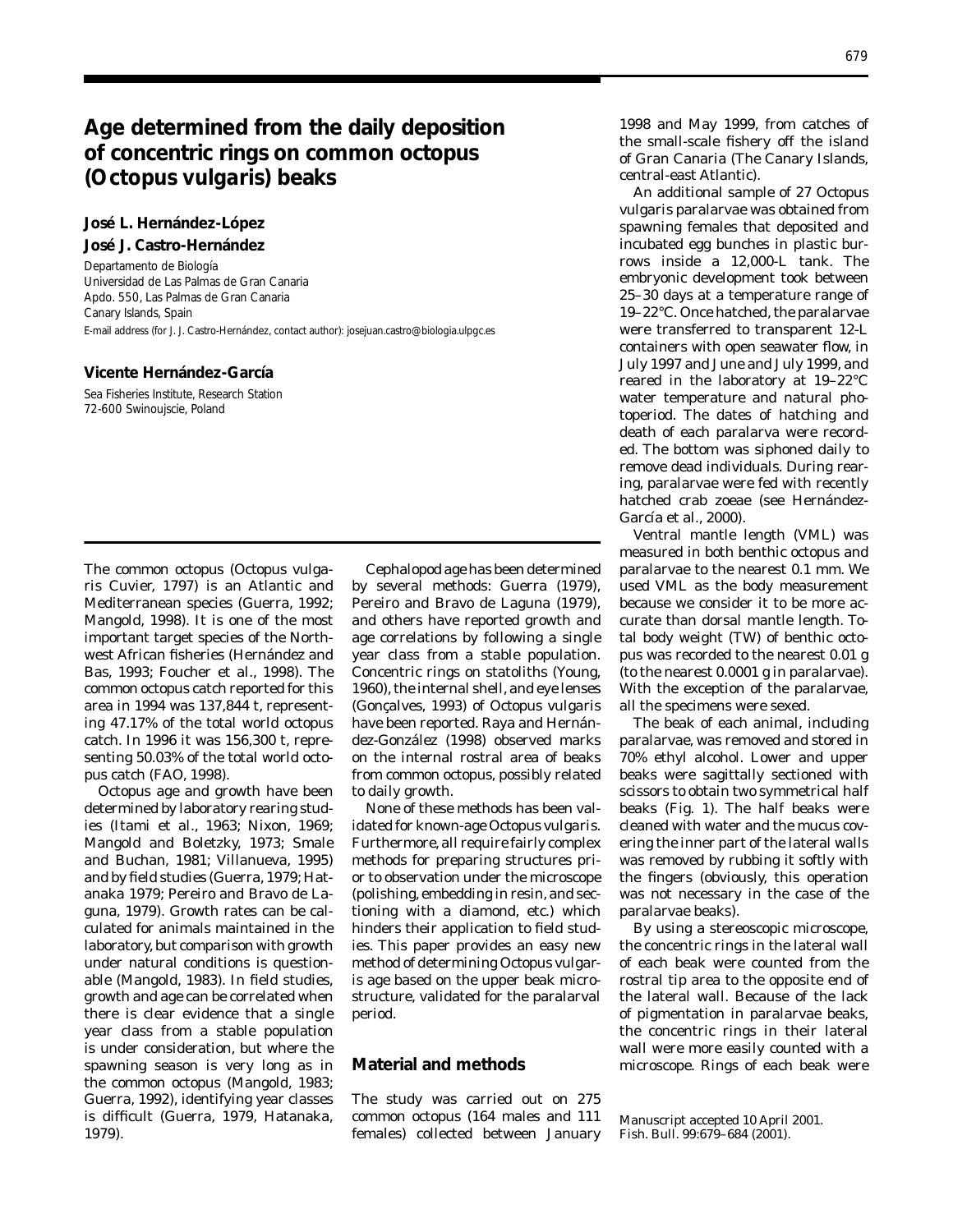

counted at least three times by the same person, and those with less than two identical counts were rejected from analysis.

The number of rings in beaks of paralarvae was compared with the number of days each one lived.

### **Results**

Octopus obtained from the small-scale fishery ranged in size from 4.8 to 165 mm VML, and weighed between 0.38 and 3926 g. Females ranged from 60 to 165 mm VML and weighed from 215 to 3926 g. Males ranged from 58 to 160 mm VML and from 200 to 3167 g in weight. We were unable to sex two individuals (4.8 mm VML, 0.38 g and 8.1 mm VML, 0.60 g). Paralarvae ranged from 1.0 to 2.7 mm VML and from 0.001 to 0.005 g in weight.

The internal lateral walls of upper beaks from 302 individuals (27 paralarvae and 275 individuals in benthic stages of *Octopus vulgaris*) revealed a pattern of concentric bands deposited from the rostral tip of the beak to the opposite margin of the lateral wall, parallel to the beak edges. Both halves of the upper beaks showed similar spatial and density patterns of microstructures. Lower beaks showed no regularity in the pattern of bands along the lateral walls and were discarded. On the upper beaks the distance from the rostral tip to the distal end of the lateral wall showed a positive correlation with the VML (Pearson's correlation: *r*=0.825; *P*<0.001) (Fig. 2).

Ring counts were more difficult near the rostral tip where rings were frequently discontinuous. Counts were easier to make near the edges of the lateral wall which was less highly pigmented.

Paralarvae survived in tanks from 3 to 26 days. For 48.1% of paralarvae, the concentric ring count in the later-

al wall of the upper beak equaled the number of days that they lived. Otherwise, in 22.2% and 29.6% of paralarvae the number of rings counted were one more or one less, respectively, than the number of days of age. These data (Fig. 3) indicate that daily deposition of a growth increment in the lateral wall of the upper beak begins on day one after hatching. The weight-age and VML-age relationships of paralarvae (Fig. 4, A and B) were similar to those found by Villanueva (1995), with differences attributable to rearing conditions. Given the correlation between increment counts and age of paralarvae, we applied the upper beak ring count method for age determination of 272 common octopus, ranging from 4.8 to 165 mm VML. Results should be taken with caution for the benthic stages of octopus pending the validation of growth of adults and the frequency of rings deposition.

Increments counted on beaks from octopus collected in the wild ranged from 53 to 398 corresponding to individuals of 0.38 and 3926 g body weight, respectively (4.8 and 165 mm VML). Males and females had no difference in the number of rings counted in the lateral walls of upper beaks (ANOVA, *F*=0.0006, *P*=0.98). The age of males ranged between 3.2 and 12.3 months (95–369 rings), and females ranged between 3.1 and 13.3 months (93–398 rings), see Figure 5 (A and B) for weight-age and MVL-age relationships for benthic octopus.

# **Discussion**

In *Octopus vulgaris* and other shallow-water cephalopods, regular patterns of activity and evidence of endogenous rhythms induced by the light–dark cycles have been reported in both field and laboratory animals (Cobb et al., 1995). These endogenous rhythms may be reflected in a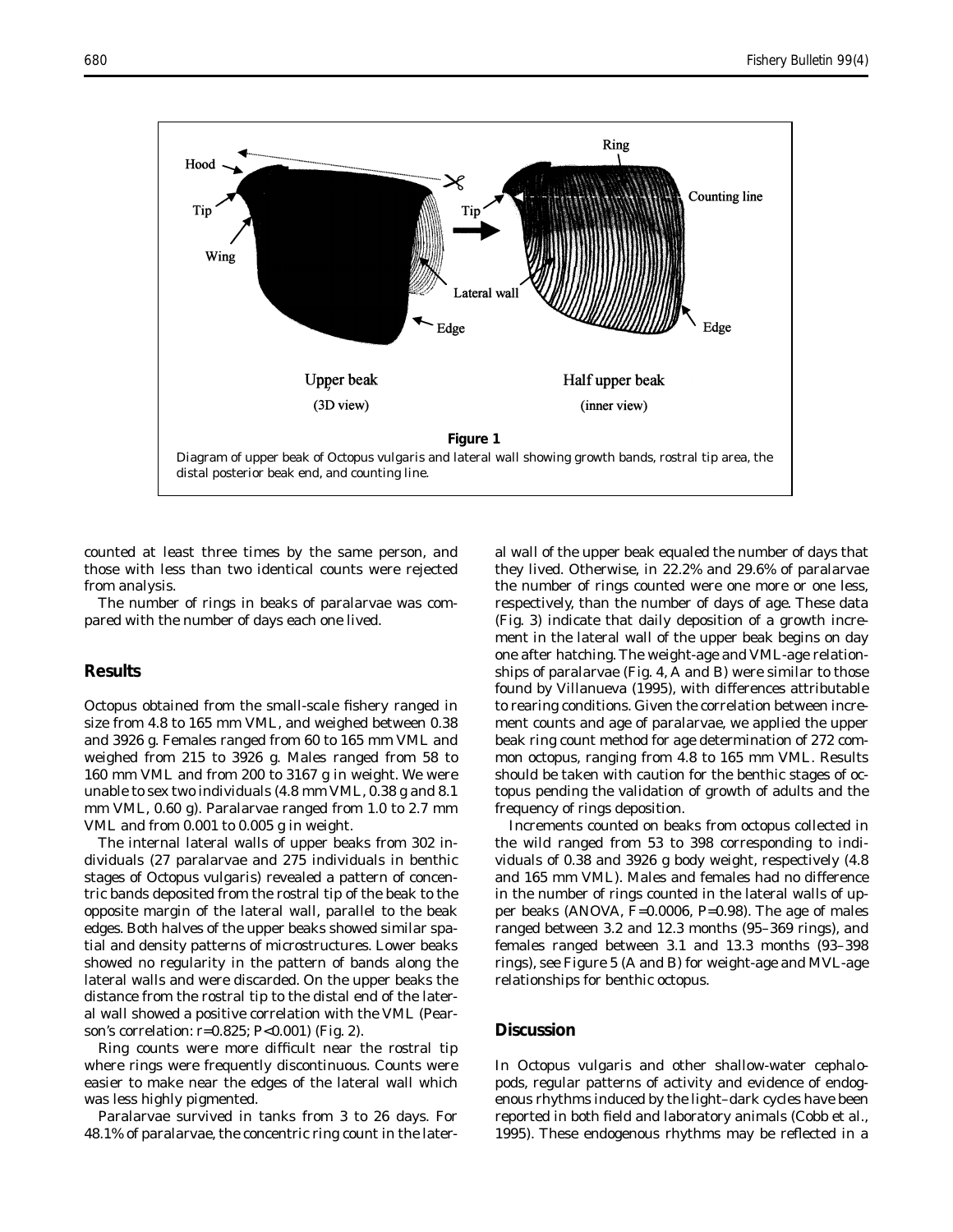



chitinous structure such as the beaks (Raya and Hernández-González, 1998) or in calcium deposits in statoliths. Statoliths are the hard structures most commonly used for cephalopod age estimation (Lipinski, 1986, 1993; Arkhipkin, 1993), although the presence of concentric rings in the internal shell, beaks, and eye lenses have also been used (Clarke, 1965; Gonçalves, 1993; Raya and Hernández-González, 1998). When beaks are used, erosion of the rostral area during the life of the animal may bias age determination toward underestimation (some of the first rings may be eroded and therefore not counted). We found

evidence of incomplete increments on the edge of the lateral wall, near the rostral tip area; therefore, ages we provide for benthic adults are to be considered minimum estimates.

If rings on the lateral walls of the upper beaks are laid down daily and can be accurately counted even in the oldest specimens (as indicated by the pattern in paralarvae), then our results are consistent with a lifespan of 12–13 months in the Canary Island waters. Raya and Hernández-González (1998) gave a lifespan of 10–12 months for octopus caught off the coast of northwest Africa (21–26°N)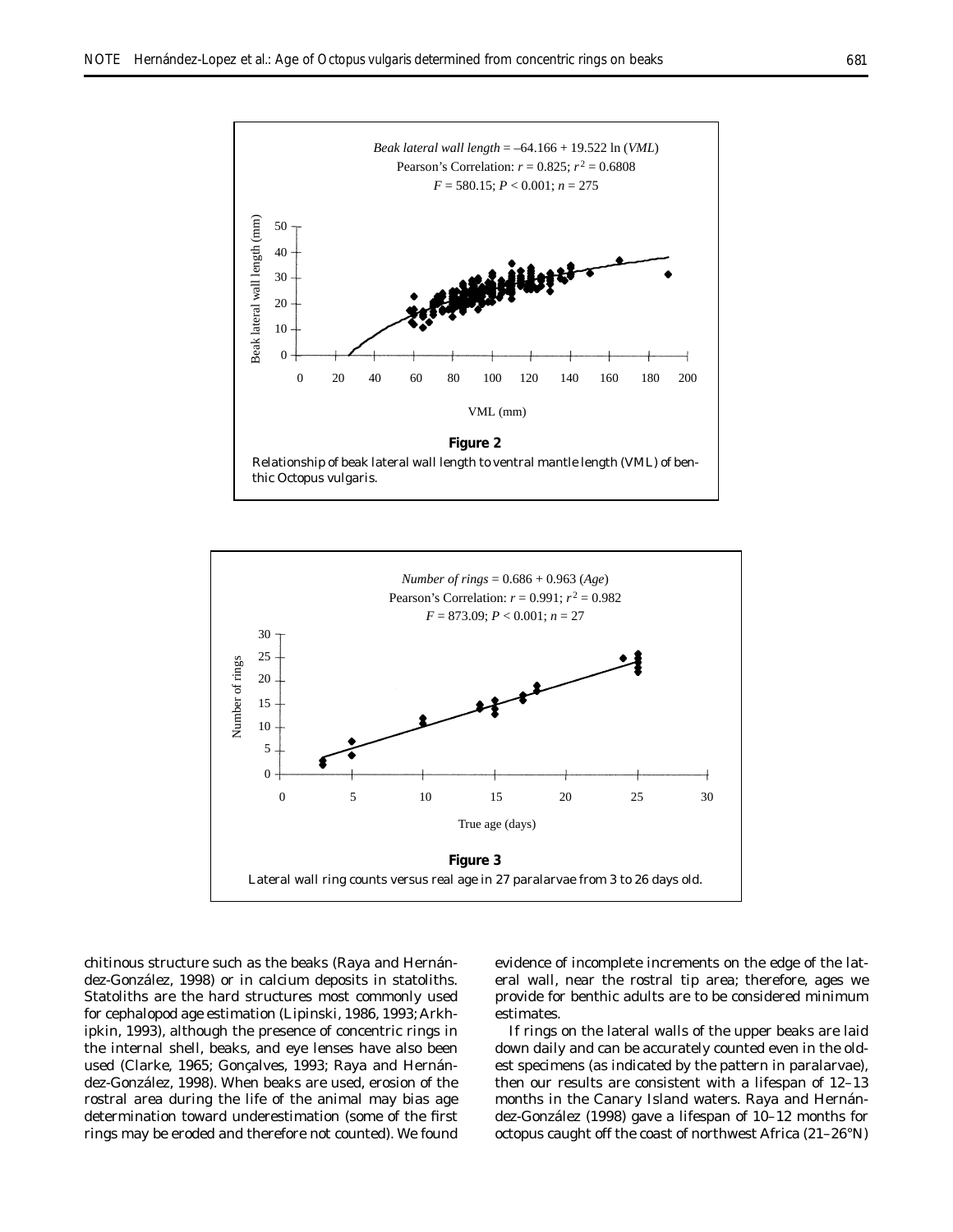

although they reported some heavier but younger specimens than we found. This difference could be due to discrepancies in the aging methods or, as in the case of Mangold (1983), areas off the coast may have different growth patterns and lifespans. Thus, Smale and Buchan (1981) proposed a lifespan of 9–12 months in females and 12–15 in males *Octopus vulgaris* from the South African coast.

Several authors have noted that size (and probably weight) may not reliably indicate age in field-caught cephalopods (Mangold and Boletzky, 1973; Hixon, 1980) because it may vary greatly depending upon factors such as food and temperature (Van Heukelem, 1979; Mangold, 1983). Cephalopods reveal great morphological variability with latitude attributed to environmental influences on development (Hernández-García and Castro, 1998), and probably on lifespan. The length and weight ranges of octopus caught off the Canary Islands are within the ranges reported for this species off East Africa, are the limits of range (upper and lower) off South Africa (Smale and Buchan, 1981) and in the western Mediterranean Sea (Mangold, 1983), although the range recorded in our study

(Canary Islands) is closer to that reported for the Mediterranean Sea.

The smallest octopi that we examined from fishery catches were 4.8 and 8.1 mm VML (0.38 and 0.60 g TW, respectively), well outside the minimum commercial length (90–100 mm VML). Their estimated ages were 51 and 91 days old. In the English Channel, the planktonic phase for common octopus has been estimated at 3 months (Rees, 1950; Rees and Lumby, 1954); and average weight of 0.2 g at settling may be normal regardless of temperature (Mangold, 1983). *Octopus* typically spend the first 5–12 weeks of life as an active predator on plankton (Mangold, 1983); they change gradually from a planktonic to benthic life style (Boletzky, 1977) in some way dependent upon temperature (Mangold 1983). We did not observe marked differences in ring pattern spacing indicative of the transition between planktonic and benthic life styles. However, the distance between rings does change during the benthic phase of life—a feature that seems related to water temperature—the rings being larger than average during winter and smaller during summer.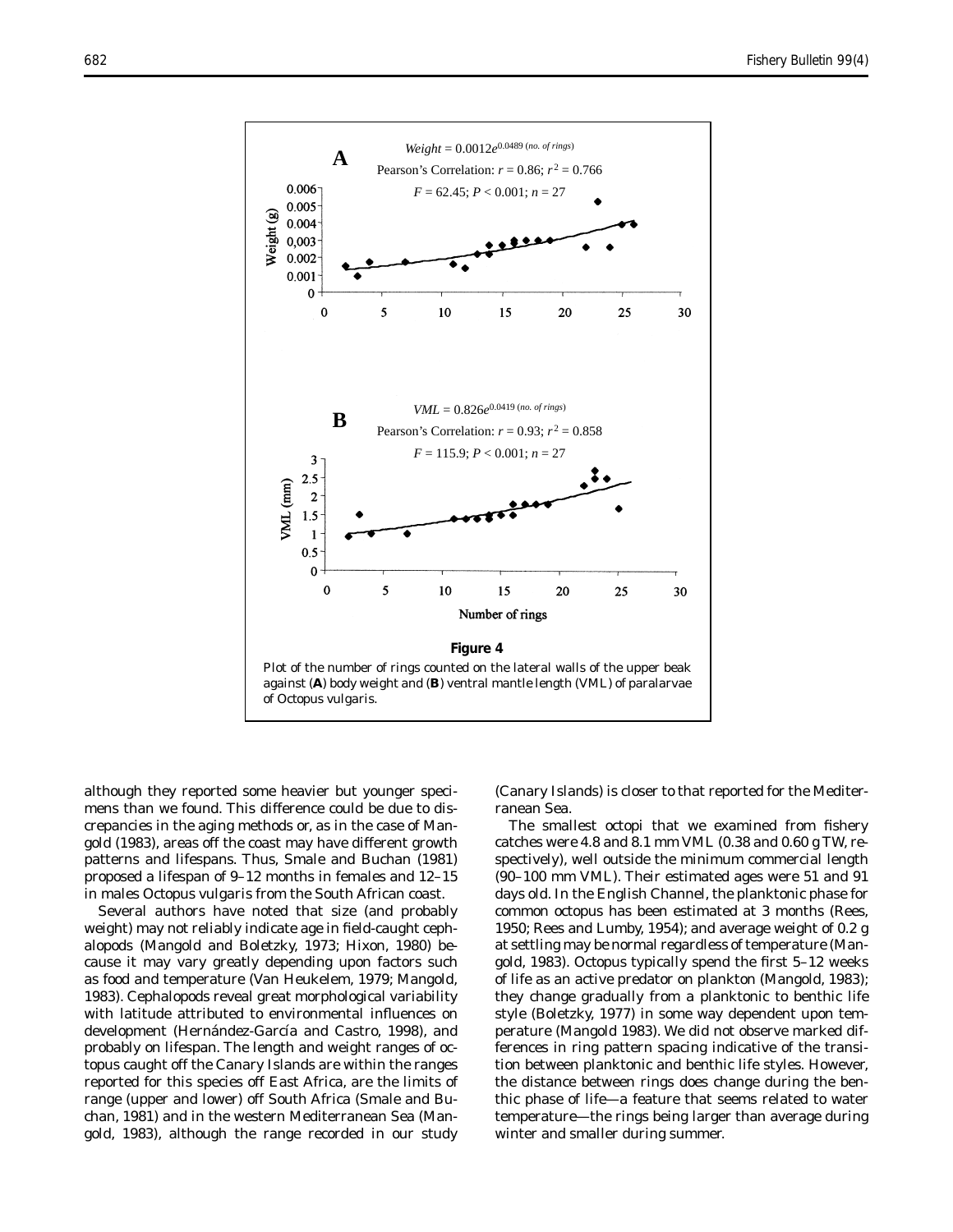

#### **Acknowledgments**

We thank Ana Y. Martín-Gutiérrez for her assistance in data collection. This study was funded by the Secretariat for Fishing of the Autonomous Government of the Canary Islands (Spain).

# **Literature cited**

#### Arkhipkin, A.

- 1993. Age, growth, stock structure and migratory rate of pre-spawning short-finned squid *Illex argentinus* based on statolith ageing investigations. Fish. Res. 16(4):313–338. Boletzky, S. v.
	- 1977. Post-hatching behaviour and mode of life in cephalopods. Symp. Zool. Soc., Lond. 38:557–567.

Clarke, M. R.

1965. "Growth rings" in the beaks of the squid *Moroteuthis* 

*ingens* (Oegopsida:Onychoteuthidae). Malacologia 3(2):287– 307.

- Cobb, C. S., S. K. Pope, and R. Williamson.
	- 1995. Circadian rhythms to light-dark cycles in the lesser octopus, *Eledone cirrhosa*. Mar. Freshwater Behav. Physiol. 26: 47–57.
- FAO (Food and Agriculture Organization of the United Nations). 1998. Fishery statistics. Capture production 1996. FAO yearbook, vol. 82. FAO, Rome.
- Foucher, E., M. Thiam, and M. Barry.
	- 1998. A GIS for the management of fisheries in West Africa: preliminary application to the octopus stock in Senegal. *In* Cephalopod biodiversity, ecology and evolution (A. I. L. Payne, M. R. Lipinski, M. R. Clarke, and M. A. C. Roeleveld, eds.), p. 337–346. S. Afr. J. Mar. Sci. 20.

Gonçalves, J. M. A.

1993. *Octopus vulgaris* Cuvier, 1797 (polvo-comun): sinopse da biologia e exploração. Ms.C. thesis, Universidade dos Açores, Horta, Açores 470 p.